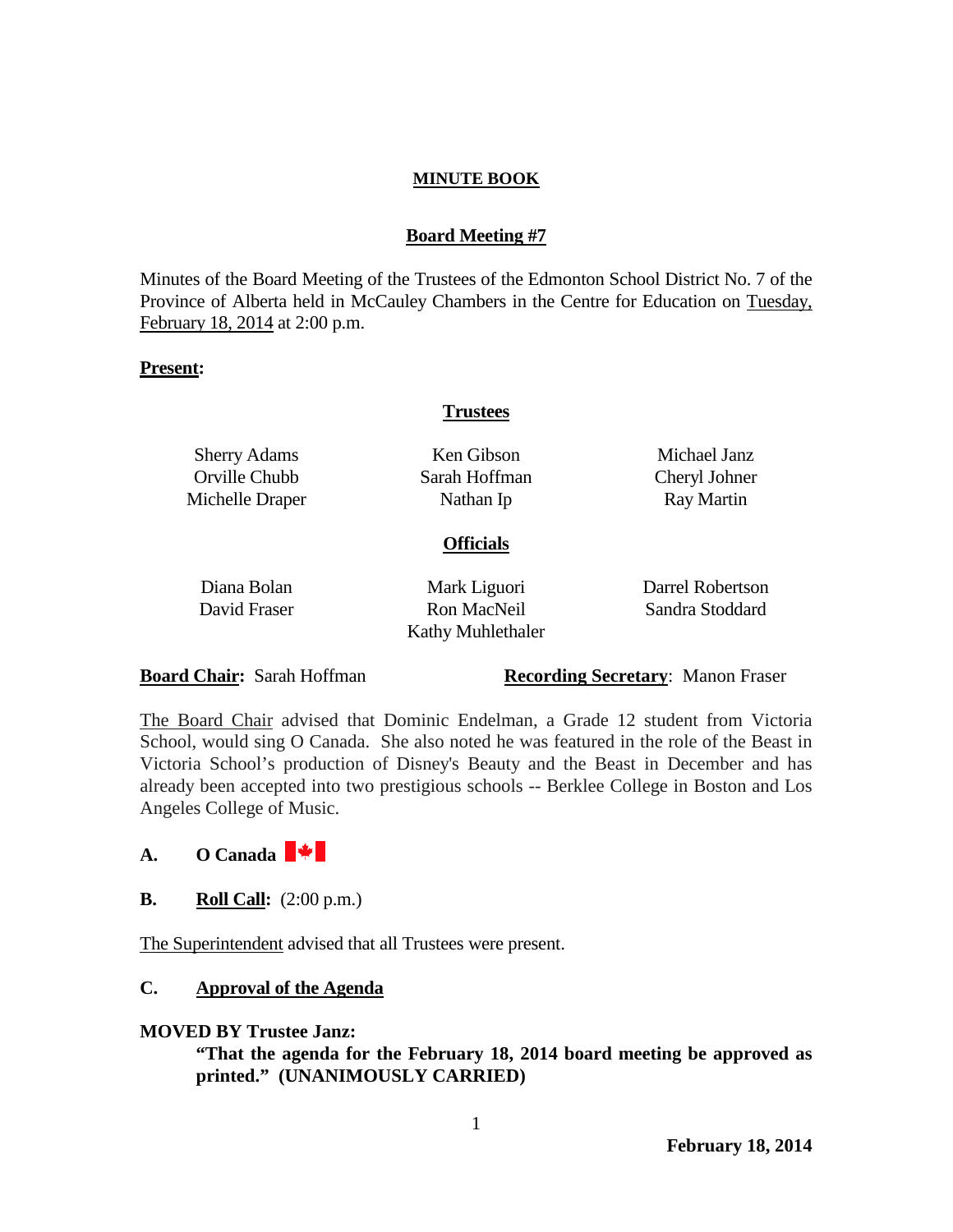## **D. Communications from the Board Chair**

The Board Chair noted the announcement on February 10, 2014 of a new K-9 school to be built in Windermere (in Ambleside), a new junior high school to be built in Lewis Farms; and a new six hundred student space expansion to Lillian Osborne High School in southwest Edmonton. The schools will be open in the Fall of 2016.

The Board Chair noted that the District's third Student Advisory Council meeting was held on Monday, February 10, 2014 involving thirty-three students from Grades 10-12 representing twenty-two schools. The students gave feedback on the draft vision, mission and priorities and were asked for their thoughts and input on the following questions:

- What makes a great school for all?
- Looking back over your years in school, what do you believe is the one most important thing schools should focus on to ensure student success?
- What skills do you believe you require when you leave high school in order to be successful?
- If your school could do one more thing to support your transition after high school to the next phase of your life, what would that be?

The Board Chair noted that a synopsis of the meeting notes will be provided when available. She thanked the students, circle keepers, recorders and facilitators who participated.

The Board Chair noted that Wednesday, February 26, 2014 is *Pink Shirt Day*. *Pink Shirt Day* was started following an anti-bullying stand of two Grade 12 Nova Scotia students in 2007. The students took action after witnessing a Grade 9 student being bullied for wearing pink to school and encouraged their schoolmates to wear pink to send a message against bullying. Since then, the *Pink Shirt Day* Campaign has sent a powerful message that *Bullying Stops Here*. Through awareness and education Canadians can continue to take a stand against bullying.

The Board Chair provided the following updates with respect to items that have come to public board:

• There was an item on the November 5, 2013 Organizational Board meeting agenda regarding a call for interest for the Alberta School Boards' Association (ASBA) Task Force on Strengthening the Provincial Voice of School Boards. Vice Chair Janz, who is also the ASBA Vice-President, will serve on the Task Force.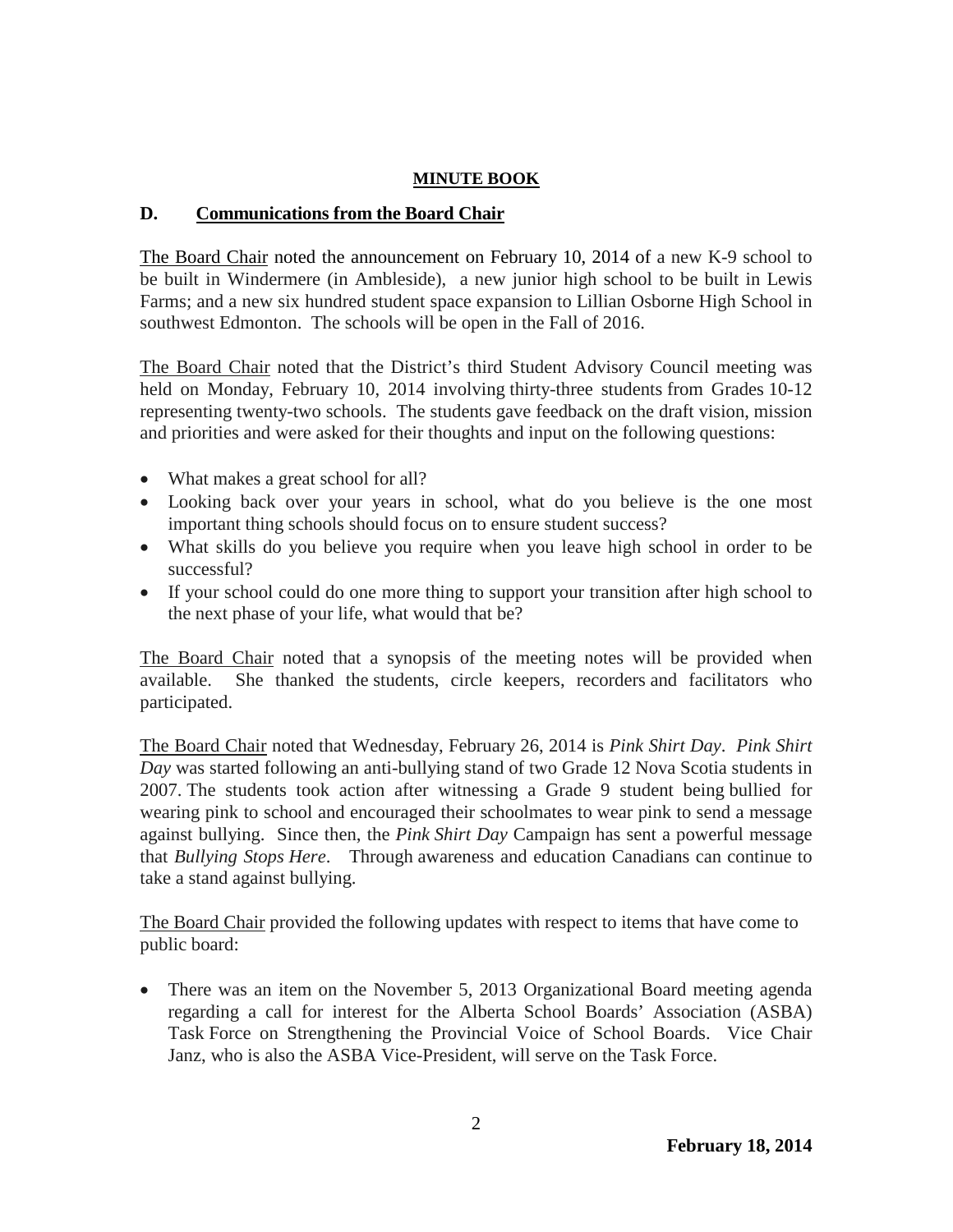• The following motion was approved at the February 12, 2013 board meeting: *That Edmonton Public Schools carry out a feasibility study in conjunction with Edmonton Catholic Schools on a joint transportation plan that would improve efficiency, reduce ride times and reduce costs for both districts. This study should be completed by January 31, 2014.* The study is complete and the report is scheduled to come to the Board at the March 18, 2014 board meeting.

The Board Chair noted the Board is excited about working collaboratively with Edmonton Catholic Schools and the ability to achieve the motion's direction of improved efficiency, reduced ride times and reduced costs.

• Sherbrooke and Capilano Schools were declared surplus to the District's needs at the June 18, 2013 board meeting and Ritchie was declared surplus at the February 8, 2011 board meeting. At the request of the Minister of Education titles to the three closed schools on non-reserve lands are being transferred to the Greater North Central Francophone Education Region for Ritchie School, the Suzuki Charter School Society for Capilano School and to the Aurora Charter School Society for Sherbrook School.

## **E. Communications from the Superintendent of Schools**

The Superintendent advised, that immediately following the board meeting, he would be driving to Calgary to attend the *Inspiring Education Symposium* taking place tomorrow. The Symposium will bring Alberta Education staff and education stakeholders from across the province together to talk about the work being done to transform the education system in Alberta. During the *Inspiring Education Symposium*, he will have a chance to learn more about the initiatives currently underway in the province that are designed to help us move forward with transforming the District through bringing the vision of *Inspiring Education* to life. He will have the opportunity to hear presentations by speakers who will add their own perspectives to the discussion, including:

- The Honourable John Manley, President and Chief Executive Officer of the Canadian Council of Chief Executives
- Andreas Schleicher, the Organization for Economic Co-operation and Development's Deputy Director for Education and Skills and Special Advisor on Education Policy
- John Kershaw, President of C21 Canada and  $21<sup>st</sup>$  Century Learning Associates, who was recently appointed to Aboriginal Affairs and Northern Development Canada's National Selection Committee on Aboriginal Education Funding
- Head of Programmes on Indicators and Analysis including the Programme for International Student Assessment (PISA)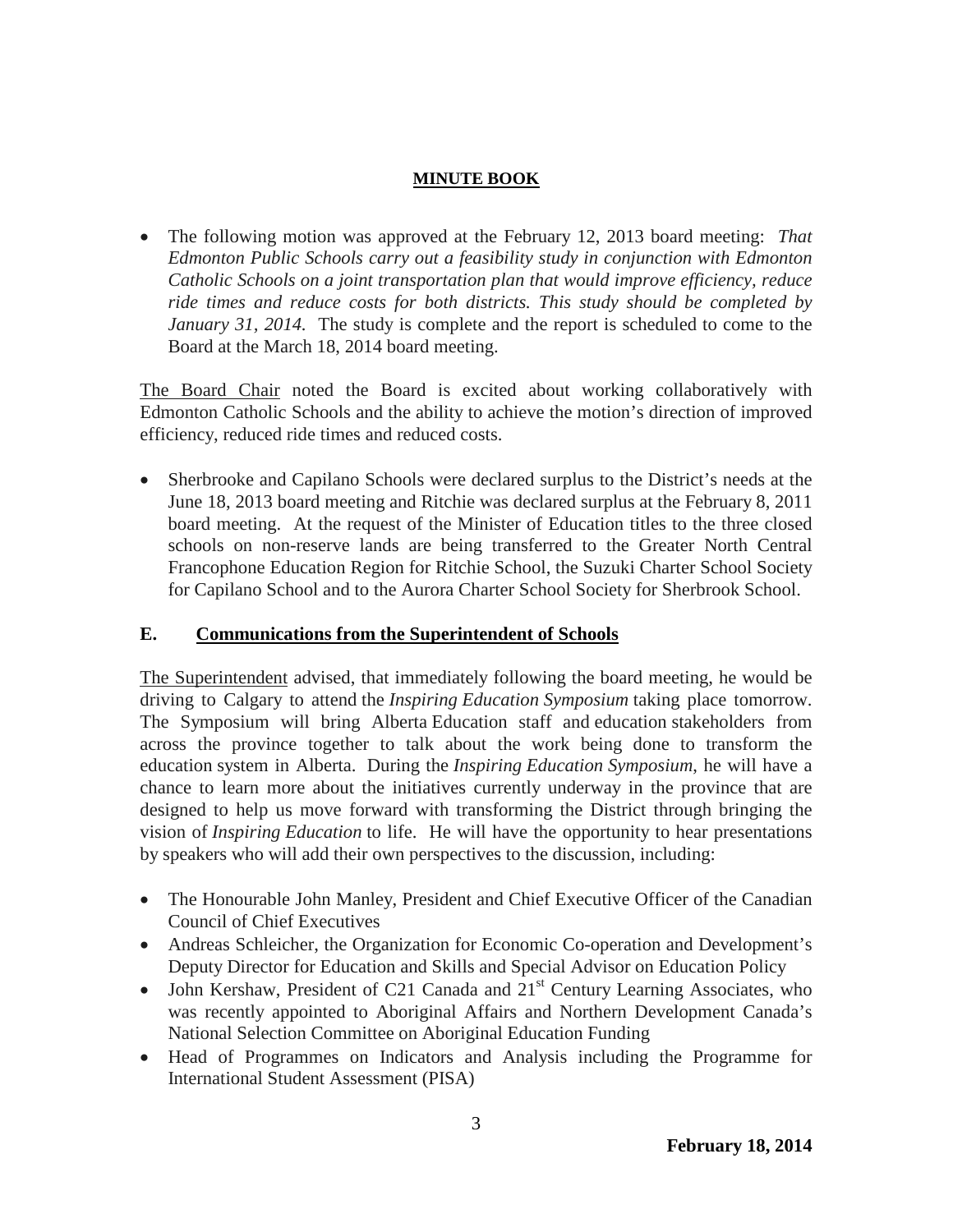## **F. Minutes**

## 1. Board Meeting #6 – February 4, 2014

### **MOVED BY Trustee Adams:**

## **"That the minutes of Board Meeting #6 held February 4, 2014 be approved as printed." (UNANIMOUSLY CARRIED)**

## **G. Comments from the Public and Staff Group Representatives**

The Board heard from the following speakers:

- Ms Blanca Sanchez regarding traffic lights and students
- Mr. Ben Habing regarding mid-year registration for out-of-district students

The Board Chair requested the speakers provide the questions they raised to the recording secretary for follow up by the Administration.

#### **H. Reports**

2. Report #4 of the Caucus Committee (From the Meetings Held February 4 and 11, 2014)

## **MOVED BY Trustee Janz:**

**"1. That Report #4 of the Caucus Committee from the meetings held February 4 and 11, 2014 be received and considered." (UNANIMOUSLY CARRIED)**

#### **MOVED BY Trustee Janz:**

- **"2. That a new Superintendent evaluation instrument be developed to align with the Strategic Plan. The evaluation process will occur once a year and will include a 360- degree process.**
- **3. That Conroy Ross assist the Board and Superintendent Evaluation Committee in the development of a new Superintendent evaluation instrument that could link to the Ideal Candidate Profile and include in a 360-degree feedback process."**

**The Board Chair called the question.**

#### **The Motion was UNANIMOUSLY CARRIED.**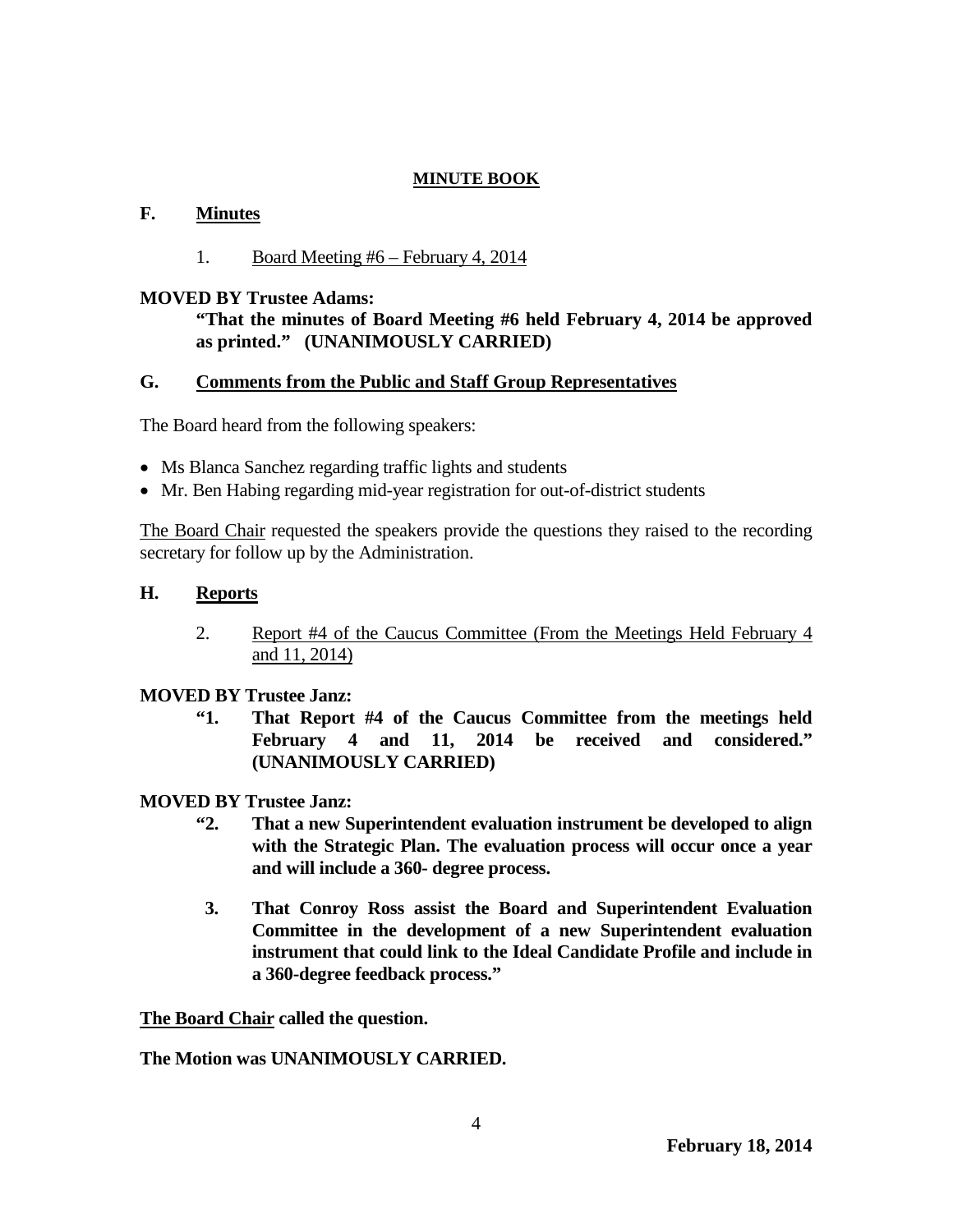#### **MOVED BY Trustee Janz:**

- **"4. That the use of up to \$5,140,182 of Capital Reserve funds be used to purchase and install six freestanding (portable) modular classrooms at each of Bessie Nichols and Elizabeth Finch schools, be approved.**
- **5. That the use of up to \$760,366 of Capital Reserve funds be used to install ten modular classrooms provided by the Province, be approved. The ten modulars are comprised of two modulars attached to each of Bessie Nichols and Elizabeth Finch schools and two freestanding (portable) modular classrooms at each of Brander Gardens, Bisset, and Ellerslie schools."**

## **The Board Chair called the question.**

## **The Motion was UNANIMOUSLY CARRIED.**

There was a short break at this point.

3. Managing Student Growth in New and Developing Neighbourhoods

The Superintendent provided a presentation for the report.

There was a short break at this point.

## **I. Comments from the Public and Staff Group Representatives – 5:00 p.m.**

There were no registered speakers.

## **J. Other Committee, Board Representative and Trustee Reports**

Trustee Draper advised that she attended REACH Edmonton's report back to the community on the Schools as Community Hubs (SACH) initiative event on February 5, 2014 with Trustees Chubb and Gibson. SACH is a REACH Edmonton initiative that was delivered over a three-year period. It is a crime prevention program working to build a safe community for children, youth and their families in Edmonton. The goal is to build a coordinated partnership and strategy that positions schools as key access points for high needs families, children and youth and results in changing systems delivery and processes. It is an opportunity to connect with families, youth and children in targeted neighbourhoods to offer a multifaceted hub of programs. She was pleased to hear about the positive impact that the initiative has had in participating district schools (McCauley, Balwin, Edith Rogers,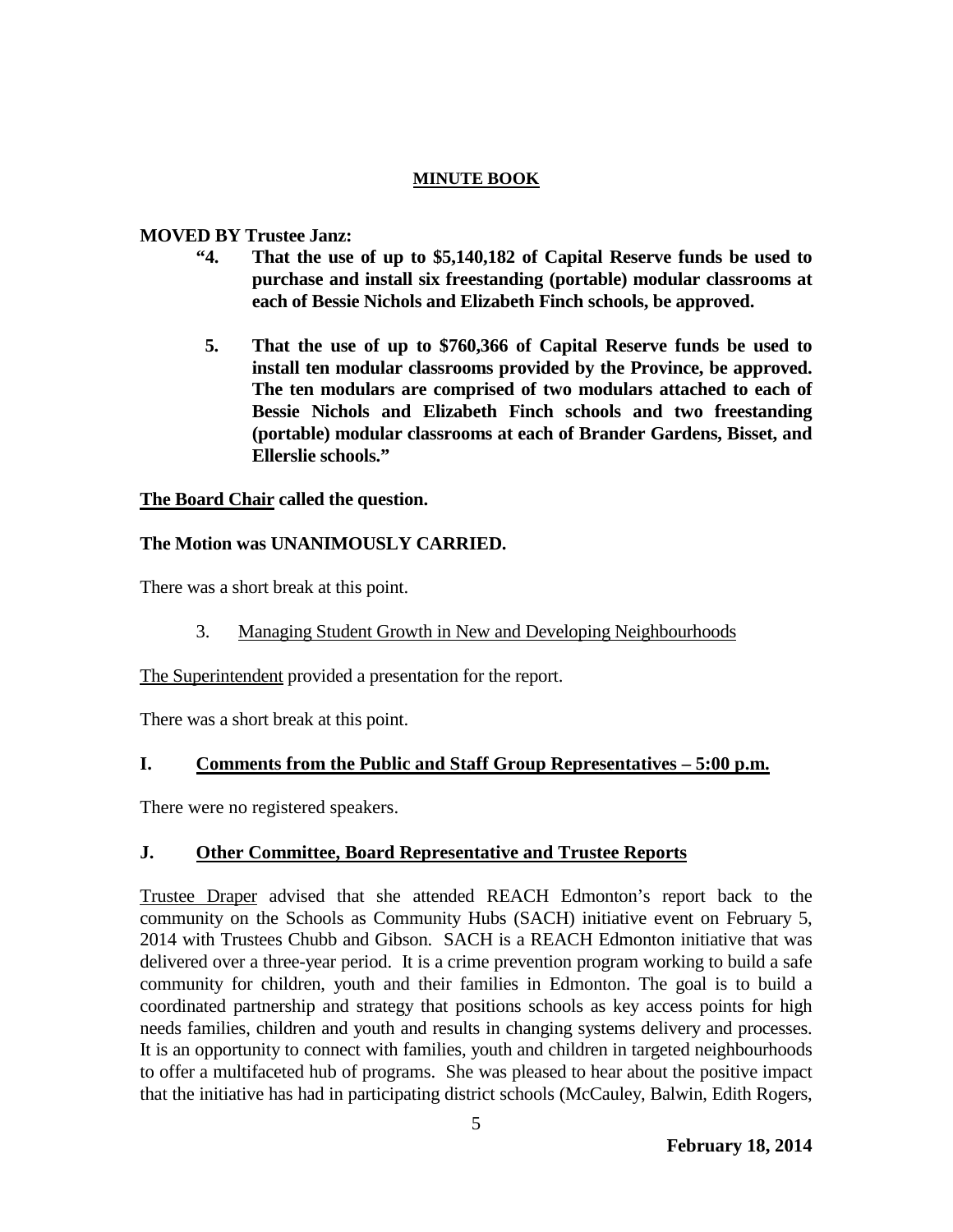John D. Bracco, and J. Percy Page) as well in Edmonton Catholic schools. The evaluation of the project reinforced the positive impacts. The findings demonstrated a social return on investment of \$4.60 for every \$1 invested. She noted that positive outcomes like these do not come without the hard work and commitment of staff and community partners involved. She commended those involved noting that, because of their efforts, students and families have access to supports, programs and services through their community schools that make their daily lives easier, build their capacity and enable them to more successfully experience school. She advised that REACH Edmonton's Annual General Meeting will take place Thursday, June 5, 2014 from 4:00 p.m. to 8:30 p.m. at the Central Lions Senior Recreation Centre.

Trustee Johner, the Board's representative on ASBA Zone 23, reported on the January 24, 2014 ASBA Zone 23 meeting she attended with the Board Chair and Trustee Janz. She noted that Mr. Randy Billey, a former Edmonton Public Schools principal, has assumed the role of Director Greater Edmonton Services with Alberta Education and will now be bringing reports from Alberta Education to the Zone meetings. She noted the deadline for Edwin Parr Award submissions has been changed to March 21, 2014. The next ASBA Zone 23 general meeting will take place Friday, February 28, 2014 at 9:30 a.m. at the St. Anthony Centre.

Trustee Adams, the Board's representative on the Edmonton Public Schools Foundation Board of Governors, commended the organizers of the second annual *Ready to Dine* fundraiser at W.P. Wagner School on February 13, 2014. Students from the school did an exceptional job preparing a five-course dinner. The next fundraising event will be the *Ready to Frame* art show to be held April 17, 2014 at the Nova Hotel. She also commended Foundation Director Sandra Woitas for her "friend-raising" efforts. The work of the Foundation is important to provide early learning and full-day kindergarten opportunities for socially vulnerable students.

Trustee Hoffman advised that she and a number of other Trustees attended the Chamber of Commerce Anniversary Ball on January 31, 2014. The event provided an excellent way to connect with other stakeholders including members of other orders of government and district business partners.

Trustee Hoffman advised that she and a number of Trustees attended the District's Long-Service Reception on February 13, 2014. She noted that two long-service recipients acknowledged at the reception were present at today's board meeting, Assistant Superintendent Diana Bolan who was recognized for twenty-five years of service and Recording Secretary Manon Fraser who was recognized for thirty years of service. The Long Service event is held annually to recognize staff with years of service spanning from